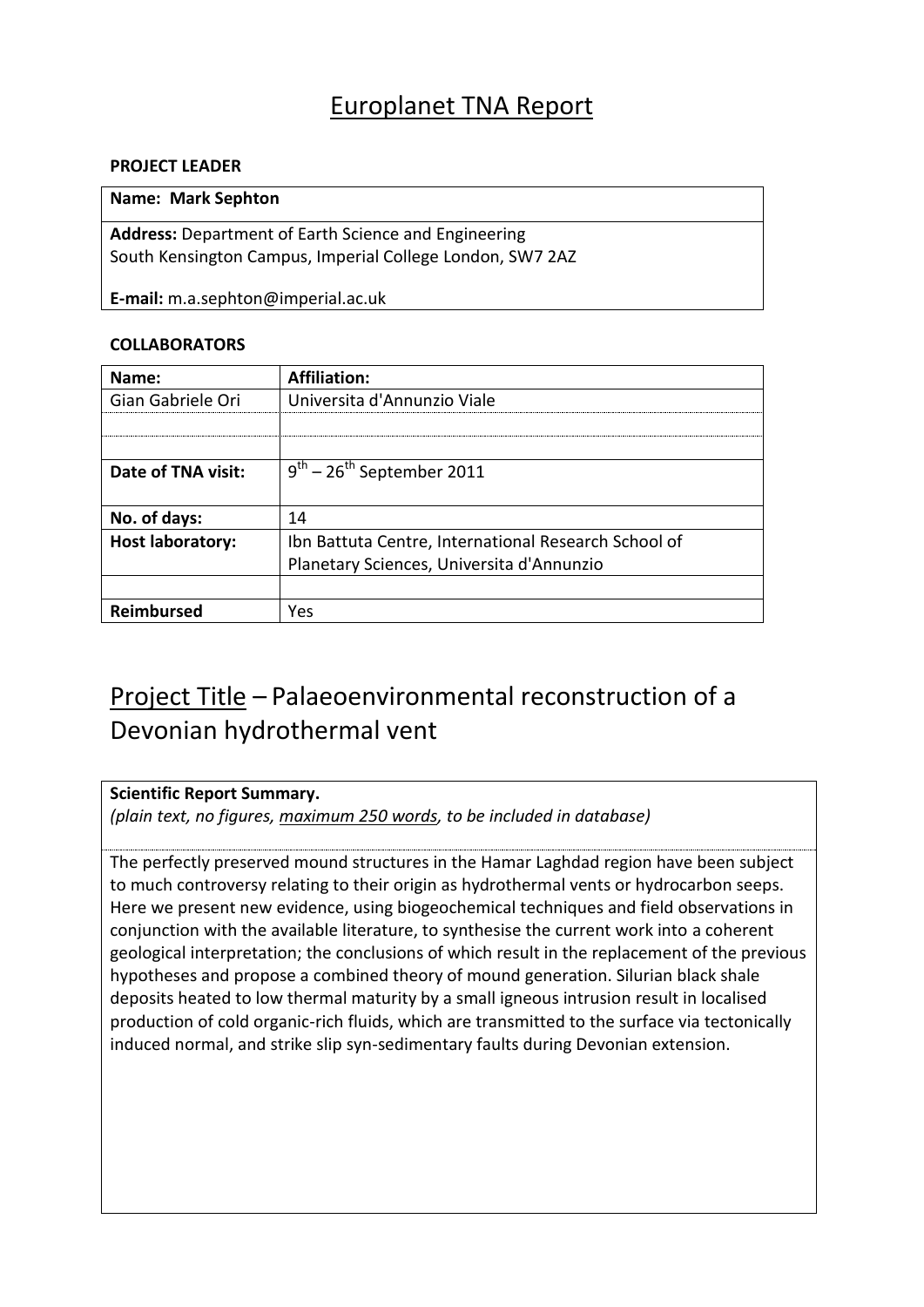### **Full Scientific Report on the outcome of your TNA visit**

### **Approx. 1 page**

Hydrothermal seeps and hydrocarbon vents are important ecosystems in the modern environment, and in the geological record. It has been postulated that such places could be where life originated, places where life could have been preserved during global mass extinctions, and potential sites to look for life on extraterrestrial bodies.

Hamar Laghdad has been intensively studied since the 1930s. There have been several hypotheses for the mechanism which formed the mound structures including hydraulic piling and fluid migration. The debate still rages on the origin and nature of these fluids. Hydrothermal vent fluids, and cold thermogenic or biogenic methane/hydrocarbon seep fluids have both been suggested. The analyses conducted in the literature have been many and varied, however the flaw in the majority of studies is their reliance on one method as the basis for the whole conclusion.

For this study detailed field mapping (Figure 1) and organic geochemical analyses were combined to assess the formation of the Hamar Laghdad mounds and their relationship to regional geology.



*Figure 1. A detailed geological map of the study area.*

The mound structures observed in the Hamar Laghdad region are most likely formed by cold hydrocarbon-rich fluids migrating from the Silurian black shale, with a low degree of thermal maturation provided by an enhanced geothermal gradient generated by Devonian extension. Remnants of these fluids were detected by gas chromatography=mass spectrometry. A small intrusive laccolith may provide the remaining missing heat source. These fluids migrate up syn-sedimentary faults, which are aligned in agreement with a Devonian extension NNE-SSW, and continue into the upper Devonian sediments, hence the calcite veins cross-cut the boundary with the same geochemical signal as the mound facies. The mounds predominantly form at the intersection of the main syn-sedimentary faults. There is some evidence for hydrothermal activity however it is not conclusive and other feasible mechanisms could develop a similar signal. The fluids induced rapid lithification of the sediments, so preserving the high slope angles and the reef building organisms were deemed too few to cement the strata so rapidly. The cessation of fluid seepage is concurrent with the lithological facies change.